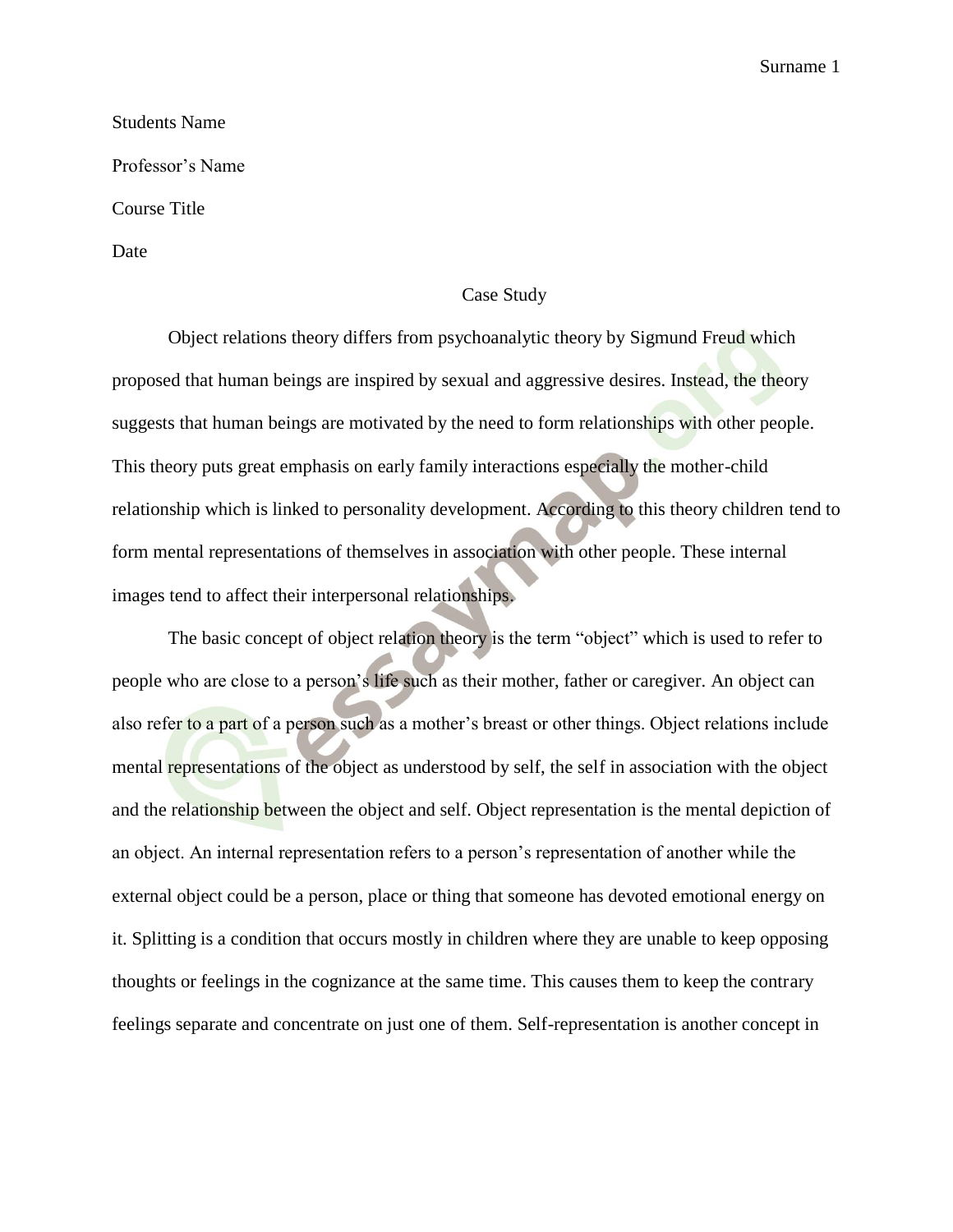this theory which refers to an individual's representation of himself or herself as experiences about significant others (Lichtenberg et al. 54).

Cognitive theory tries to describe human behavior by understanding the thought processes. According to this theory; thoughts are the basic causes of feelings and conduct. People process information differently, and this is what makes people behave uniquely. Cognition is the study of mental processes to understand human knowledge and behavior. Cognition is the process of getting knowledge through perception, imagination, thinking, and remembering, judging problem-solving and selective attention. The theory suggests that thoughts, feelings, and beliefs determine the emotions and behavior of people.

The main concepts of this theory include perception, attention, and memory. Perception refers to how people interpret things. Attention is the ability of the human mind to focus on a certain area of interest and tune out information that seems irrelevant at that moment. Memory is the process of obtaining, keeping and remembering information (Lichtenberg et al. 67)

According to the case, Vered has various problems in her life that need to be addressed for her to live a normal life. According to the cognitive theory is that her thoughts, feelings, and beliefs determine her behavior. According to the cognitive theory, dysfunctional thoughts result in extreme emotions which ultimately lead to maladaptive behaviors.

Since she broke up with Gilad her boyfriend of 2 years, she has been completely overwhelmed by feelings of anger, anxiety, and helplessness. These feelings have resulted in maladaptive behaviors which made it hard for her to concentrate and sleep. She even smokes and drinks alcohol excessively. Her feelings have also made it impossible for her to study and to prepare for auditions. She has also refused to keep in touch with Gilad and his friends since she feels she cannot trust them. When Vered attended therapy, she showed feelings of anger, hurt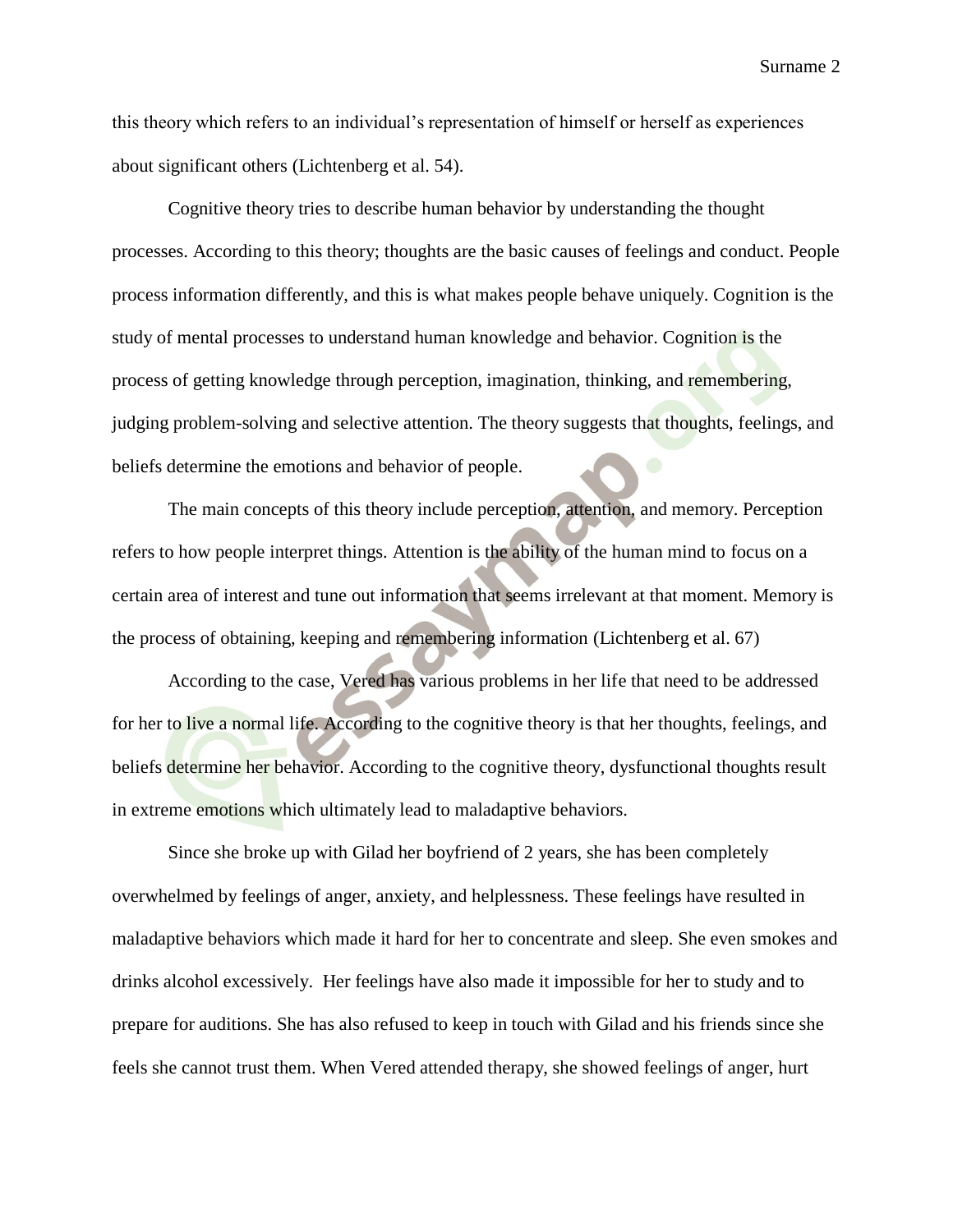and shame. She also seemed to deep signs of longing and loneliness. She was angry when the therapist failed to give her straight answers on whether she should give Gilad a second chance or not. Her behavior towards the therapist can be liked to her thinking processes. She seems to think that a therapy session is whereby a person is provided answers to problems which makes her angry when her expectations are not met.

Distorted thinking patterns affect how people interpret the environment. People's behaviors are not determined by what happens in the environment rather their perception does. People's perceptions and interpretations of the environment affect their behavior. Irrational beliefs can be addressed by teaching people to reason to eliminate risky emotions. Vered's distorted thinking patterns caused her to believe that other students were looking down on her and therefore believed that they were fake and hypocritical. She also thought that her teachers were unapproachable and snobbish. She also thought that sharing her problems with her mother and friends would burden or disappoint them and therefore did not tell them what was going on with her life.

On the other hand, the object relations theory beliefs that people form relationships based on experiences they had as children with their parents or caregivers. Children form mental representations based on the relationships they had in early life people are usually unaware of the ideas and standards that they use when interacting with people who are formed during childhood. What Vered is experiencing at the moment could be caused by the standards she unconsciously formed as a child. Because she did not realize that she created them, it is hard or her to overcome the existing challenges not unless she can address her past. A therapist can use objects relations therapy to help her uncover her past to find the standards which can be changed to help her live a healthy life. Vered had a difficult childhood since she had to take care of her little sister while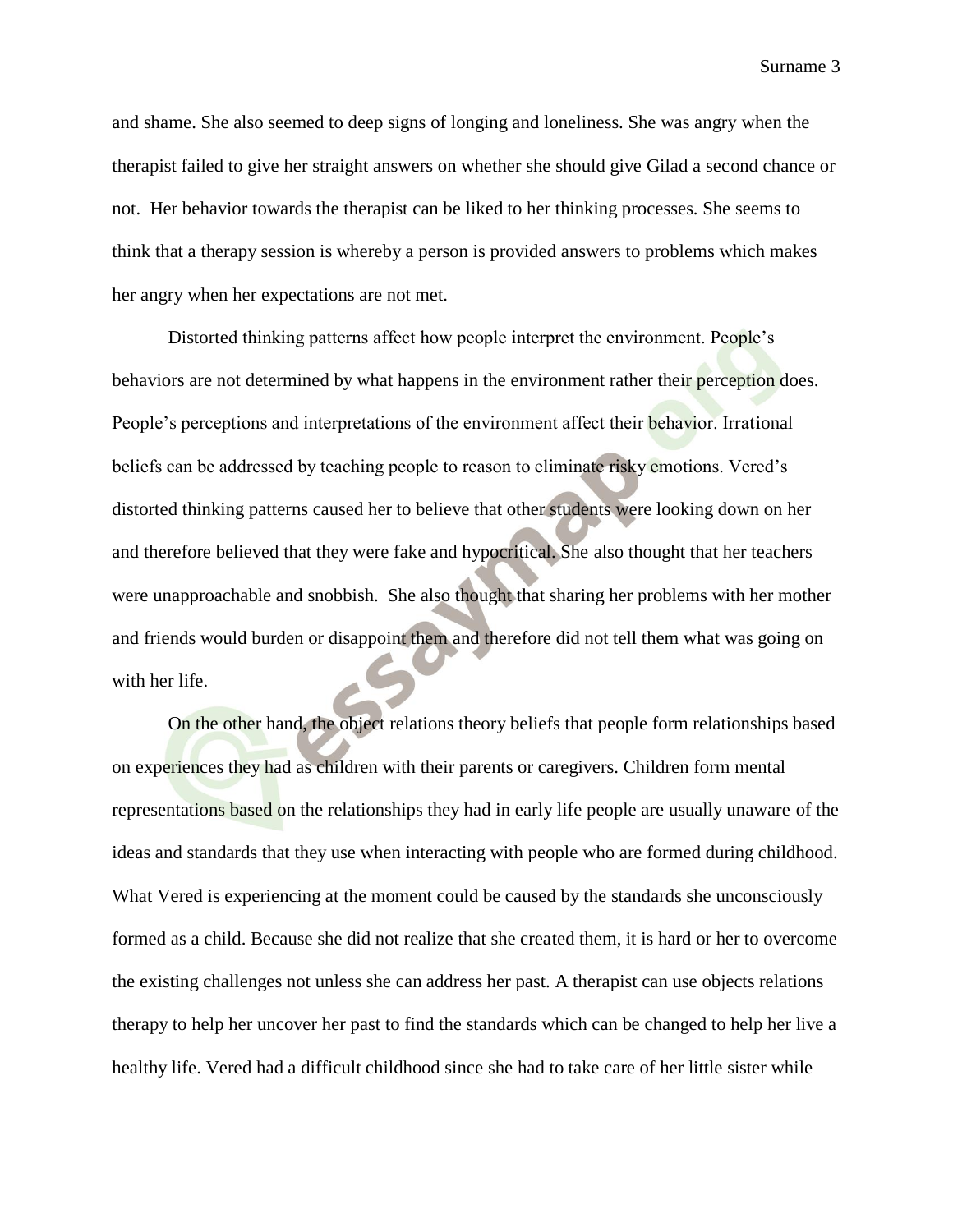her mother went to work. She was not taken care of well as a child. Her mother was not available most of the time since she worked most of the time and even when she was at home she was tensed and tired. When her parents divorced her mother spend most of her time crying, she was also anxious and fragile. Vered's mother also worked in low paying jobs which affected them.

Further, she was given responsibilities when she was supposed to be a child. Vered was extremely stressed when she moved to Tel Aviv when she was 21 due to the high cost of living and because she felt lonely and lost. Her mother was her biggest fan when she began to act, and this influenced her to pursue her acting career.

An objections relations therapist aim to help people improve the quality of their relationships by identifying areas that they need to improve. Identifying childhood objects and helping patients see how they affect their motivations, emotions, and relationships can help them solve their problems.

Object relations theory has its strengths and limitations in relations to the case. The strength of the theory is that it uncovers childhood experiences that could have shaped Vered's current problems. A positive mental representation of an object allows a person to depend on a parent or caregiver for help. However, in the case, Vered seems not to have received the basic needs she expected, and this affected how she interpreted the relationship with her mother. She also considered her mother to be anxious and fragile and that is why she preferred not to tell her what she was going through. Vered describes her father as a strict and emotionally withdrawn man who divorced her mother when she was a child. The limitation of this theory that it is unable to explain why Vered thinks the way she does.

On the other hand, the cognitive theory can explain what is going on in the case. Vered seems to have distorted thought, beliefs that tend to affect her behavior. After she broke up with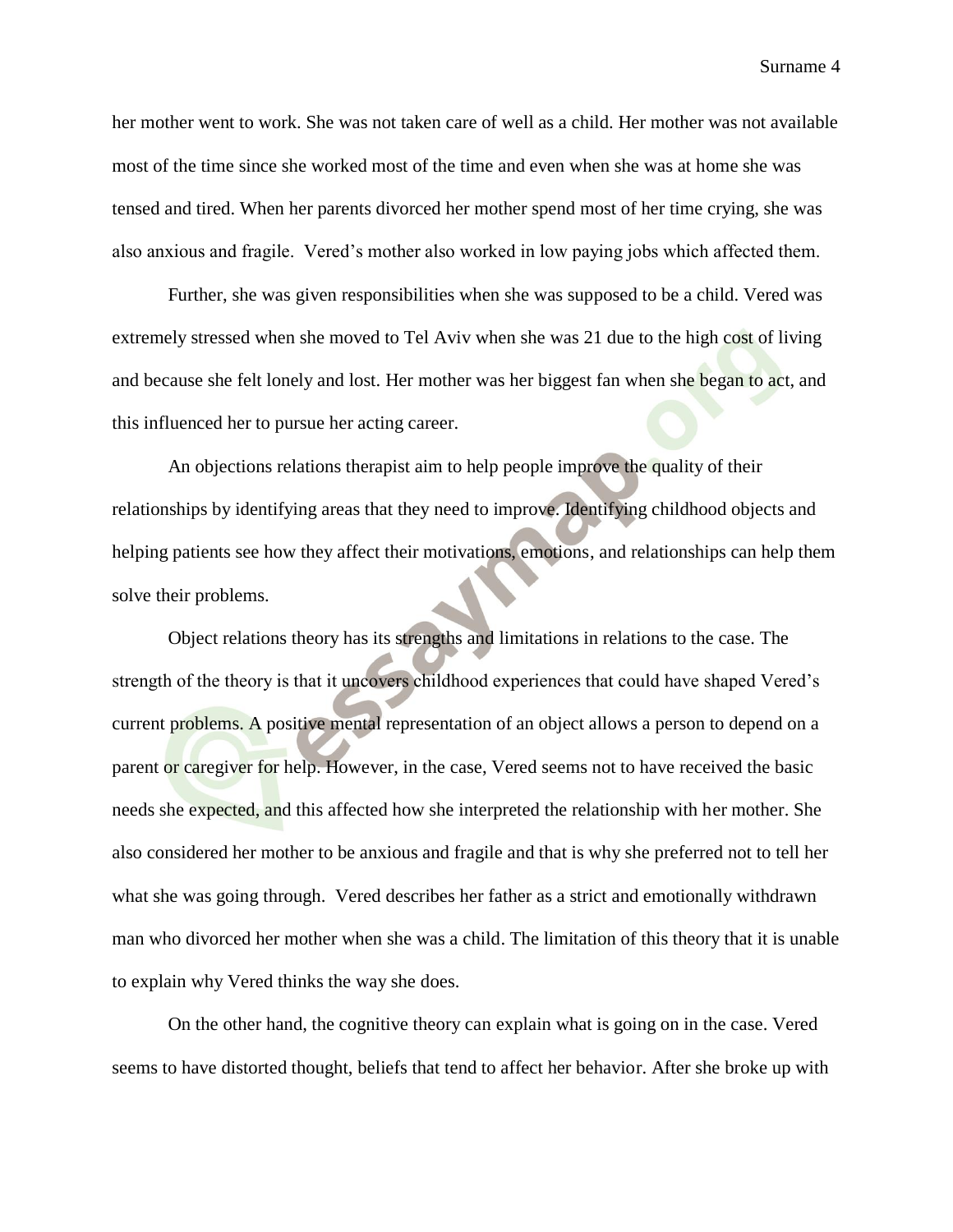her boyfriend, she started to drink alcohol and smoke which are behaviors that can be linked to her thought process. The limitation of this theory is that it is not able to explain how her past experiences affect her current life.

Cognitive behavioral therapy is a method that can be used by a cognitive therapist. Talking is important intervention that can help a therapist understand her history which shapes her beliefs, thoughts, and feelings to help her address her issues. On the other hand, an object relations therapist may use certain intervention techniques including talking, music and other strategies.

The processes and aspects that a cognitive therapist would emphasis is positive thought process which helps in transforming behaviors. On the other hand, an object relations therapist would focus on mental representations of a person during their childhood to uncover things that could be causing problems in forming relationships.

I believe that the cognitive theory best addresses the patients core issues since the theory suggests that her thought process affect her current life. Changing her thoughts, beliefs, and feelings would allow her to change her behavior. This theory makes sense to this patient. Vered's negative thoughts could be causing all the problems as opposed to her childhood experiences.